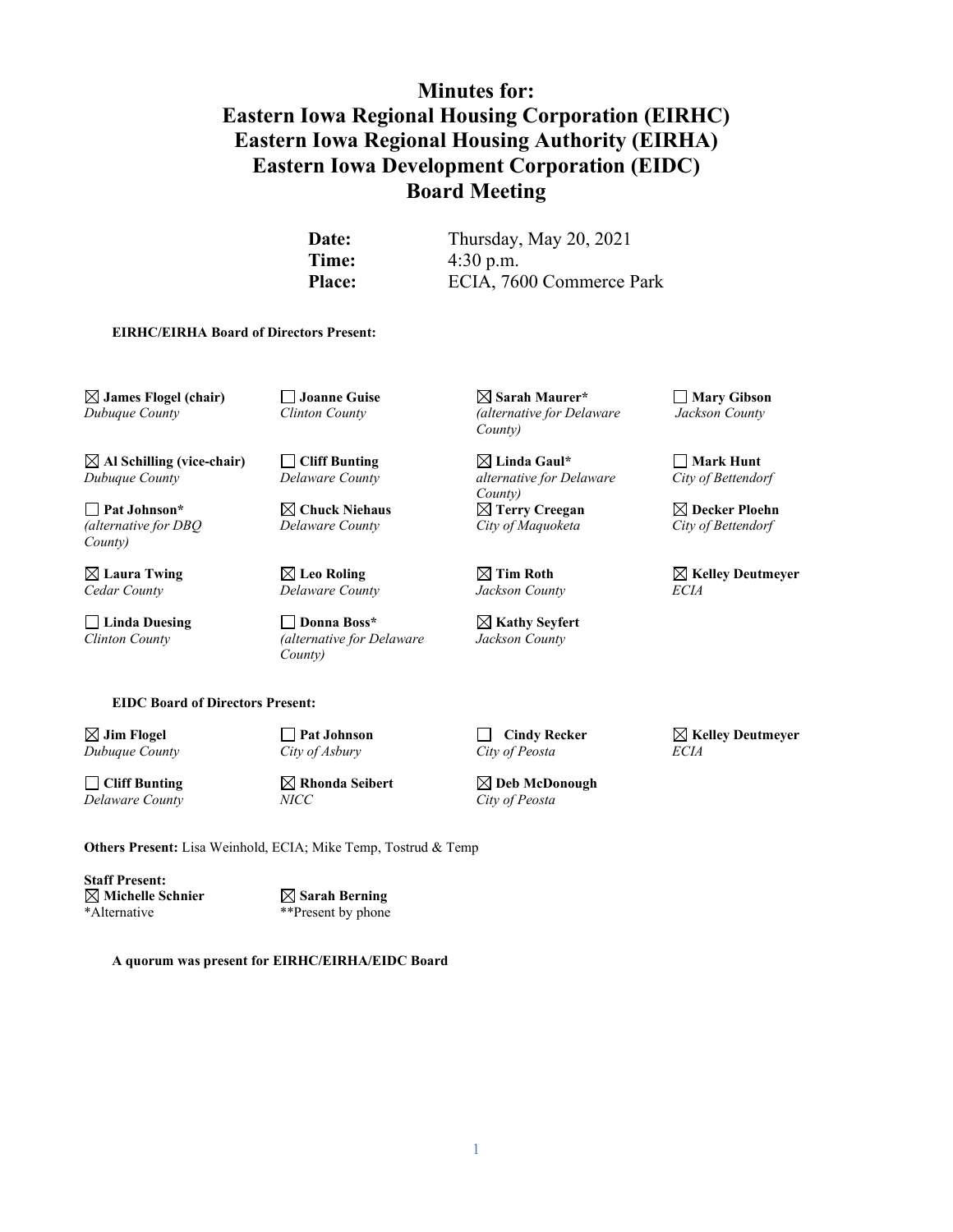### **Call to Order**

The EIRHA, EIRHC and EIDC Board meeting was called to order at 4:34 p.m. by Board Chair, James Flogel. Introductions were made at this time.

# **Review and Approve Minutes of EIRHA, EIRHC and EIDC March 25, 2021 meeting**

Motion by Ploehn, second by Niehaus to approve the minutes from the EIRHA, EIRHC and EIDC March 25, 2021 meeting. The motion passed unanimously.

### **Report on the following programs**

### **Public Housing lease-up and vacancies**

Schnier reported that the Public Housing program currently has two units vacant. The Public Housing program is presently at 98.16% lease-up for the year.

### **Section 8 HCV lease-up and waiting list**

Schnier noted that the Section 8 HCV program has 5,470 families on the waiting list as of May 2021. The yearly lease-up is currently at 90.21% with expenditures at 96.09%, based on the current projected budget figures.

### **Section 8 HCVand PH FSS Program**

Schnier said there are currently one hundred twenty (120) clients enrolled in the Section 8 Housing Choice Voucher (HCV) FSS program with an average monthly escrow balance of \$291. Since the last update, there were three successful completions.

### **Public Housing Family Self-Sufficiency (FSS) Program**

Schnier reported that forty-five (45) clients are currently being served by the Public Housing FSS program with the highest escrow of \$25,093. Clients can be on the FSS program for up to five years.

### **ROSS Elderly Self-Sufficiency Program**

The ROSS Elderly Self-Sufficiency (ESS) program has served one hundred forty-six (146) participants to date with sixty-one (61) current active clients. Schnier indicated in April 2021, EIRHA was awarded funding in the amount of \$239,250 to cover the Service Coordinator position. The grant is from April 2021 to April 2024.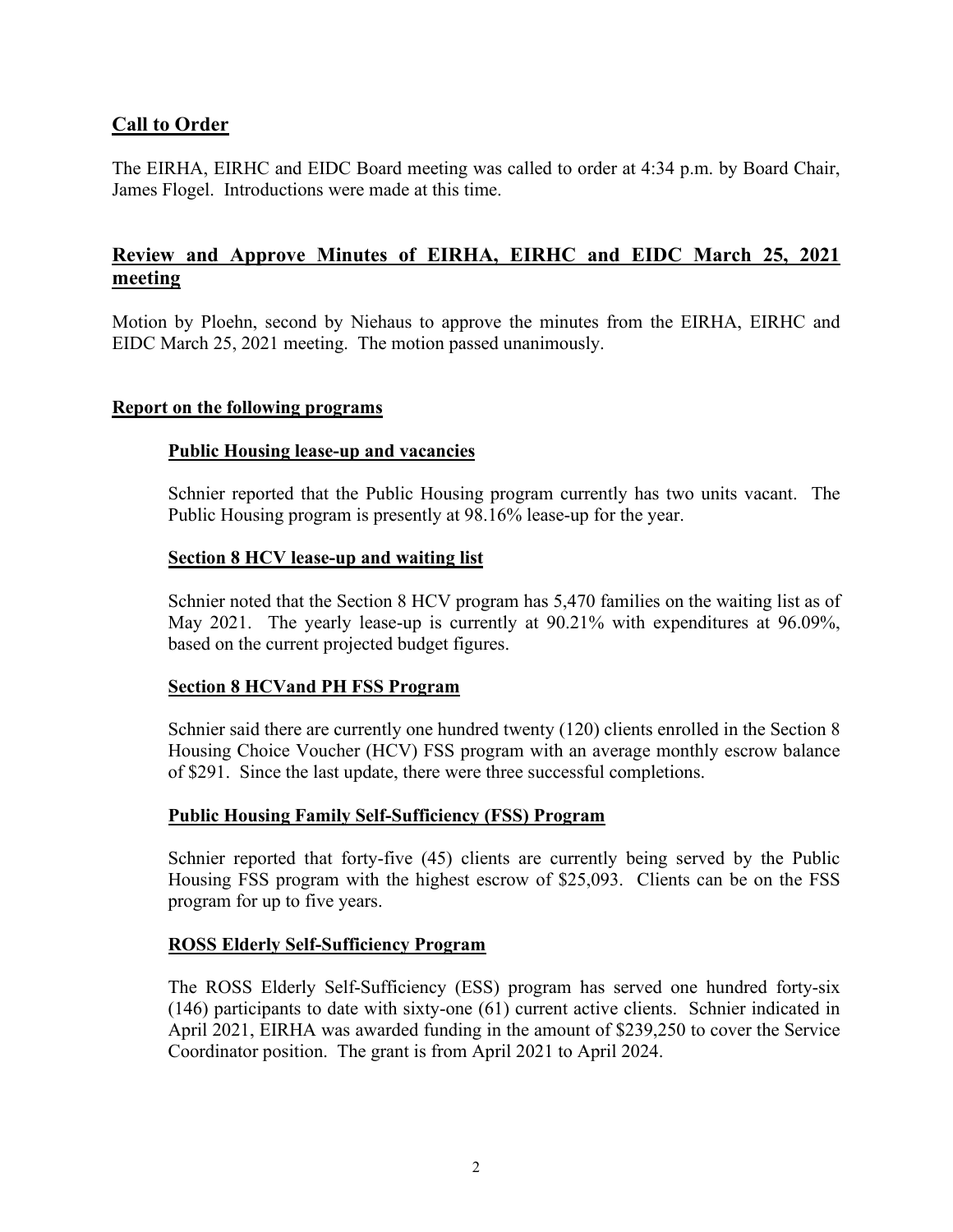### **Mainstream Voucher Program**

Schnier stated the Mainstream Voucher Program is a new program as of February 2020 that assists individuals between the ages of 18-61 with disabilities. Schnier reported one hundred sixty-three vouchers have been issued for the Mainstream program and seventynine families have been housed.

### **Foster Youth Initiative – Tenant Protection Voucher Program**

Schnier informed the Board the FYI-TPV Program through the Department of Housing and Urban Development (HUD) and is currently processing applications of youth identified by the local Public Child Welfare Agency (PCWA) for assistance. EIRHA can receive up to 25 vouchers within a fiscal year. The applicants must be youth who are between the ages of 18-24 who have left foster care or will leave foster care within 90 days and are homeless or are at risk of becoming homeless. Applicants must also be at or below 50% of the Area Median Income guideline. Currently there are two clients receiving assistance through the Foster Youth to Independence Program.

### **Tenant Based Rent Assistance Program**

Schnier indicated that TBRA clients are pulled from the Section 8 Housing Choice Voucher program waiting list. Families are assisted through TBRA until they can transition over to the Section 8 Housing Choice Voucher program. Currently there are sixty-four (64) participants being served with monthly Housing Assistance Payments, thirtyfive (35) participants received security deposit assistance and 93.34% of the grant has been expended to date.

Schnier informed the Board that due to little interest in the TBRA Derecho Program, the awarded contract with IFA has been terminated.

### **EIRHC USDA lease-up**

The Worthington and Grand Mound USDA units are at 100% lease-up. Schnier noted the Grand Mound site has 6 units and the Worthington site has 4 units of one bedroom housing for the elderly/handicapped/disabled.

### **EIRHC Asbury Meadows and Evergreen Meadows lease-up**

Schnier indicated that Evergreen Meadows is currently at 95.83% yearly lease-up with 2,295 individuals on the waiting list. Evergreen Meadows has no vacancies at this time. Additional information on residents: eleven (11) are currently enrolled in the FSS Program; three (3) residents are students; and seventeen (17) are employed either parttime or full-time.

Schnier indicated that Asbury Meadows is currently at 99.06% yearly lease-up with 1,426 individuals on the waiting list. Asbury Meadows has one (1) vacancy currently.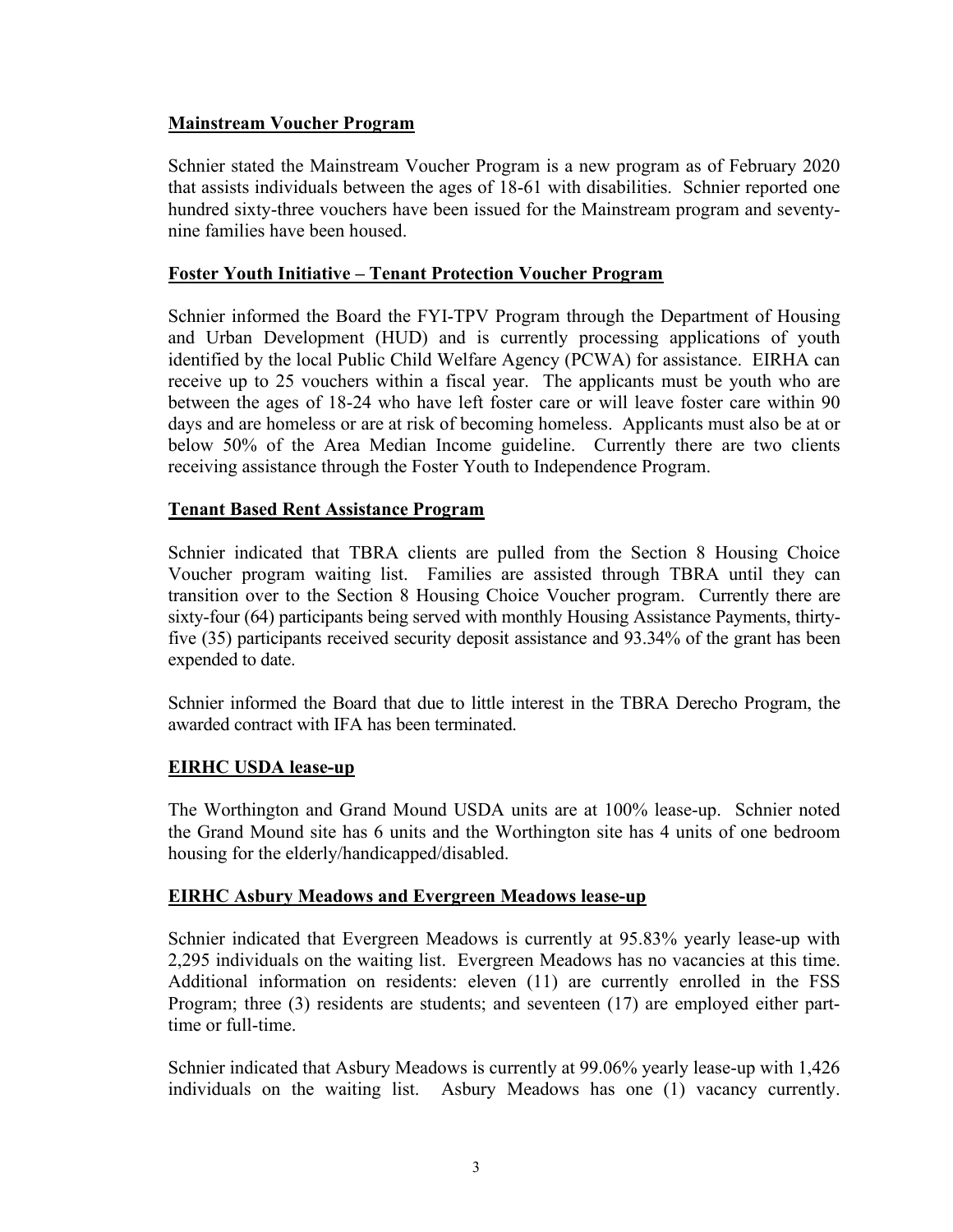Additional information on residents: Fifteen (15) are currently enrolled in the FSS Program; one (1) resident is a student; and sixteen (16) are employed either part-time or full-time.

### **Housing Development/Maquoketa Pocket Neighborhood**

Schnier said staff continue to work with the East Central Development Corporation (ECDC) in partnership with the EIRHC Housing Trust Fund (HTF) on site development of a Pocket Neighborhood in Maquoketa. Schnier informed the Board that Nemmers Realty has been secured to assist with the sale of the homes. Currently seven homes have started construction, 2 of which have closed, 3 homes will be ready to close within the next month and 2 home have potential buyers.

### **Homeownership Programs**

Schnier reported the Housing Authority has sold six (6) Public Housing units to date. A total of twenty-nine (29) applicants in the Section 8 Housing Choice Voucher (HCV) Homeownership Program purchased a home using their HCV for mortgage assistance. Fifteen (15) participants remain active on the program. Staff also provide housing counseling services to the homeowners.

### **Housing Counseling**

Schnier explained that as an approved HUD Housing Counseling Agency since July 30, 2010, EIRHA has provided Housing Counseling Services to one hundred sixty-four (164) households who have completed the pre and post homeownership counseling course, with one hundred twenty-five (125) households that went on to purchase a home. Presently, there are thirty-two (32) active households using the Housing Counseling services. She informed board members that in June of 2020 EIRHA was awarded a Housing Counseling Grant in the amount of \$12,096, these funds were expended as of March 2021.

### **Housing Trust Fund**

The Eastern Iowa Regional Housing Corporation Housing Trust Fund (EIRHC HTF) has received awards since FY2015 to assist with constructing or rehabilitating units for affordable housing. Another award of \$284,181 was granted in January 2020. Projects include down payment assistance for six single family homeowners; lead reduction for three single family units; rehabilitation for rental rehab/new development for five homes to be constructed in the Pocket Neighborhood in the City of Maquoketa; and Evergreen Meadows rental rehab for thirteen (13) units. These funds must be fully expended by December 31, 2021.

Another award of \$312,429 was granted in January 2021. Projects include owneroccupied rehabilitation for five (5) single family homeowners; and rental rehab/new development for thirty-two (32) units at Asbury Meadows; twelve (12) units at Evergreen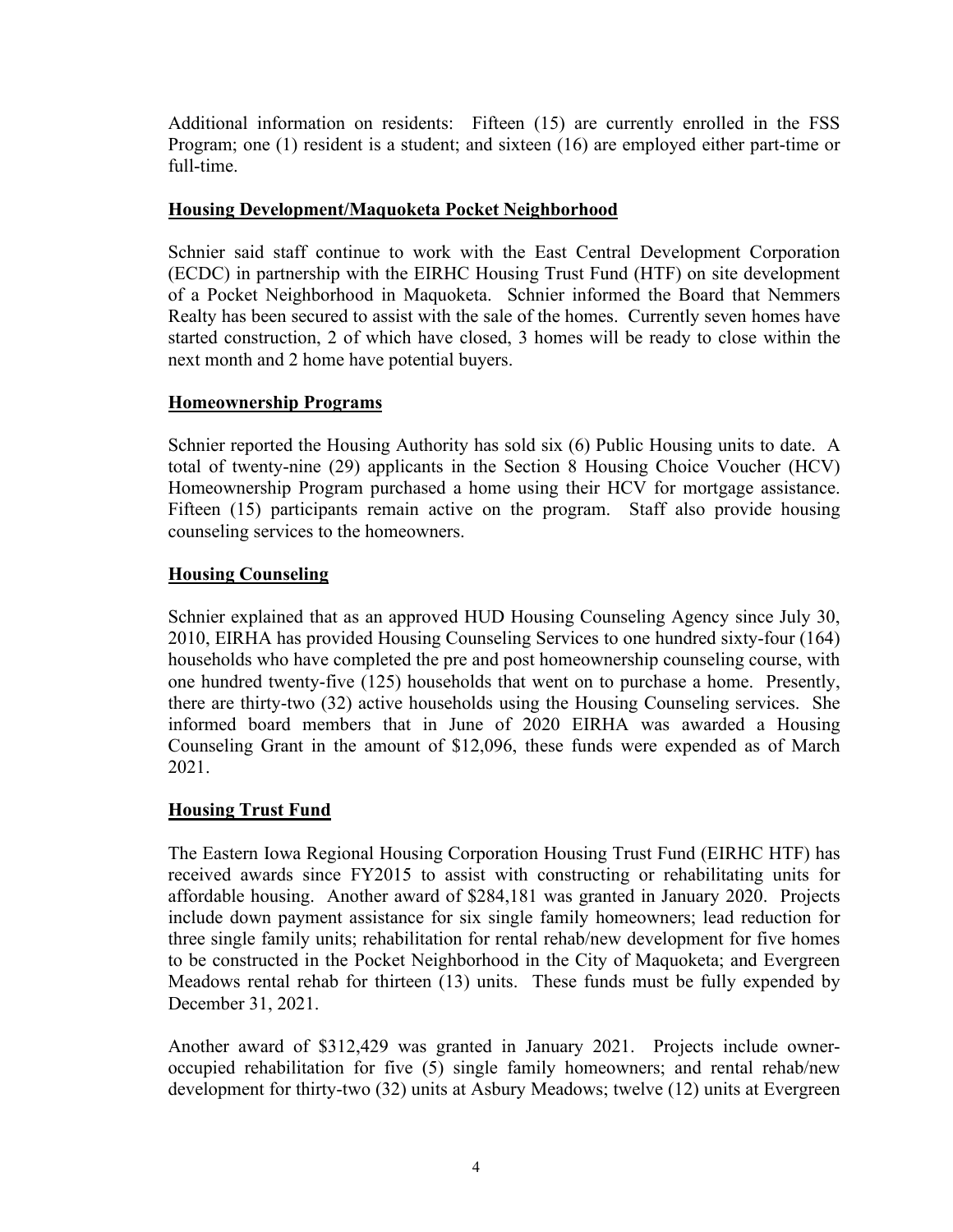Meadows; ten (10) units at West Ridge Apartments/Churchview Apartments; sixteen (16) units at Yankee Settlement; and four (4) units at Lawrence Investments. These funds must be fully expended by December 31, 2021.

# **Review and Approve Public Housing and Section 8 HCV program expenditures for March and April 2021**

Disbursements for March and April Public Housing include the following highlighted expenditures: \$239.00 to Nan McKay & Associates for model ACOP revision; \$2,017.00 to Welter Storage Equipment for office furniture; \$21,456.14 to ServePro of Dubuque for firesmoke damage; \$13,222.39 to East Iowa Mechanical for service calls; \$17,890.00 to Coyles Contracting for culver repairs.

She continued with March and April Section 8 HCV expenditures highlighting the following: \$239.00 to Nan McKay & Associates for model admin plan.

Motion by Gaul, second by Creegan to approve Public Housing and Section 8 HCV program expenditures for March and April 2021. The motion passed unanimously.

# **Review and Approve Mainstream Voucher Program expenditures for March and April 2021**

Schnier reviewed the March and April expenditures for Mainstream Vouchers, indicating there were no unusual expenditures.

Motion by Ploehn, second by Twing to approve the Mainstream Voucher expenditures for March and April 2021. The motion passed unanimously.

# **Review and Approve Foster Youth Initiative expenditures for March and April 2021**

Schnier reviewed March and April expenditures for Foster Youth to Independence, indicating there were no unusual expenditures.

Motion by Roling, second by Gaul to approve the Foster Youth Initiative expenditures for March and April 2021. The motion passed unanimously.

### **Review and Approve updated income limits – EIRHA Resolution #3-2021**

Schnier reviewed the HUD income limits for Public Housing and Section 8 HCV, which were retroactive to April 1, 2021. Schnier stated for the first time in awhile the income limits have decreased.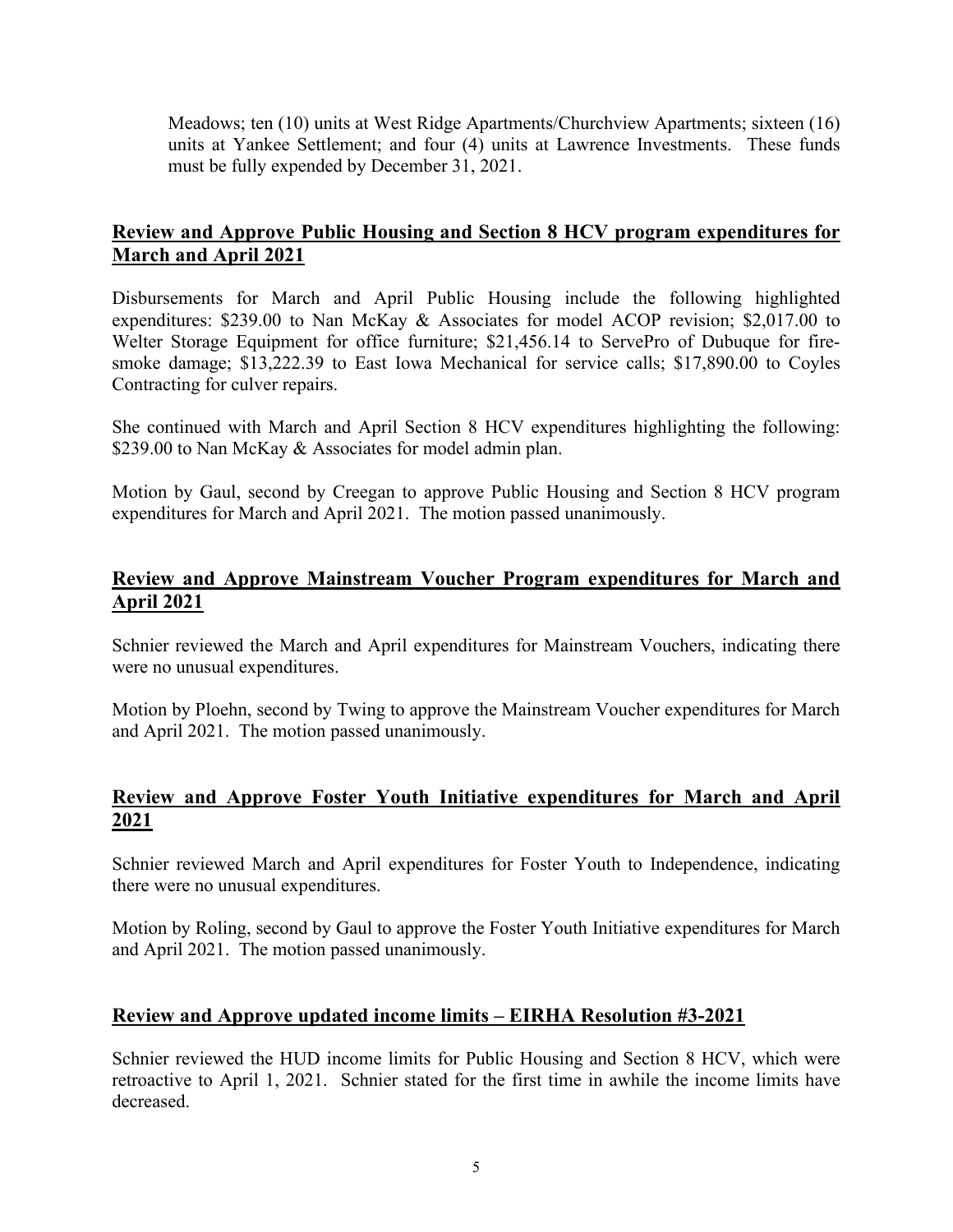Motion by Niehaus, second by Roling to approve updated income limits – EIRHA Resolution #3-2021. The motion passed unanimously.

### **Review and Approve Public Housing Flat Rent Policy – EIRHA Resolution #6-2021**

Schnier referenced the Public Housing Flat Rent Policy-EIRHA Resolution #6-2021, noting that this is an annual requirement by HUD to review. The Flat Rent was implemented to eliminate the disincentive of constantly increasing income-based rents for upwardly mobile families in Public Housing, thus allowing them to stay longer to save money for homeownership or move to non-assisted housing while paying a fair rent to EIRHA. A notice of public hearing for the Public Housing Flat Rent Policy was advertised in seven counties. This resolution is effective July 1, 2021.

Motion by McDonough, second by Gaul to approve the Public Housing Flat Rent Policy – EIRHA Resolution #6-2021. The motion passed unanimously.

### **Review and write off outstanding Public Housing tenant past due balances-EIRHA Resolution #7-2021**

Schnier reviewed the outstanding Public Housing tenant balances and requested that those charges be written off the books. The total write-off for July 1, 2020 through June 30, 2021 for seven tenants will be \$10,339.92.

Motion by Schilling, second by Gaul to approve write-off outstanding Public Housing tenant past due balances – EIRHA Resolution #7-2021. The motion passed unanimously.

# **Review and Approve EIRHC USDA program expenditures for March and April 2021**

Schnier reviewed January and February expenditures for EIRHC USDA, indicating there were no unusual expenditures.

Motion by Ploehn, second by Twing to approve the EIRHC USDA program expenditures for March and April 2021. The motion passed unanimously.

# **Review and Approve EIRHC Evergreen Meadows and Asbury Meadows program expenditures for March and April 2021**

Schnier presented the EIRHC Evergreen Meadows expenditures for March and April 2021, indicating there were no unusual expenditures.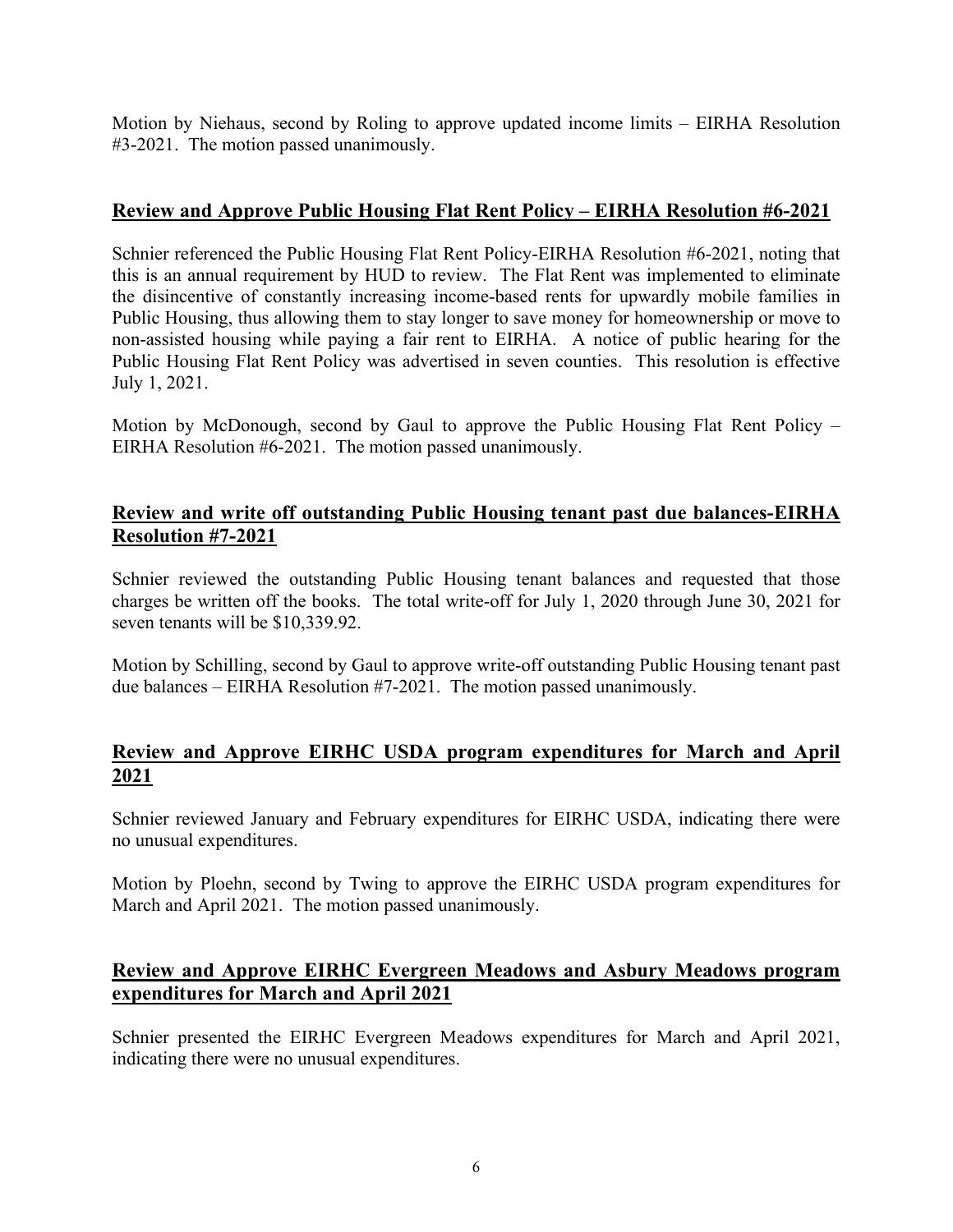Schnier presented on the EIRHC Asbury Meadows expenditures for March and April 2021, indicating there were no unusual expenditures.

Motion by McDonough, second by Niehaus to approve the EIRHC Evergreen Meadows and Asbury Meadows program expenditures for March and April 2021. The motion passed unanimously.

# **Review and Approve EIRH TC Corp program expenditures for March and April 2021**

Schnier reviewed the EIRH TC Corp expenditures for March and April highlighting the following disbursements, \$250.00 to Iowa Housing Partnership for membership fees.

Motion by Gaul, second by Roling to approve EIRH TC Corp program expenditures for March and April 2021. The motion passed unanimously.

### **Review and Approve Asbury Meadows and Evergreen Meadows delinquent accounts – EIRHC Resolution #1-2021**

Schnier reviewed Asbury Meadows and Evergreen Meadows delinquent accounts and requested that those charges be written off the books. The total write-off for July 1, 2020 through June 30, 2021. There is a total of \$14,075.39 for four tenants at Asbury Meadows and a total of \$10,996.00 for six tenants at Evergreen Meadows.

Motion by Niehaus, second by Roling to approve Asbury Meadows and Evergreen Meadows delinquent accounts – EIRHC Resolution #1-2021. The motion passed unanimously.

# **Review and Approve Tenant Based Rent Assistance Expenditures for March and April 2021**

Schnier stated there were no unusual TBRA expenditures for the months of March and April.

Motion by McDonough, second by Ploehn to approve the Tenant Based Rent Assistance Expenditures for March and April 2021. The motion passed unanimously.

### **Review Tenant Based Rent Assistance Derecho expenditures for March and April 2021**

Schnier stated there were no TBRA-Derecho expenditures for the months of March and April and will be none moving forward.